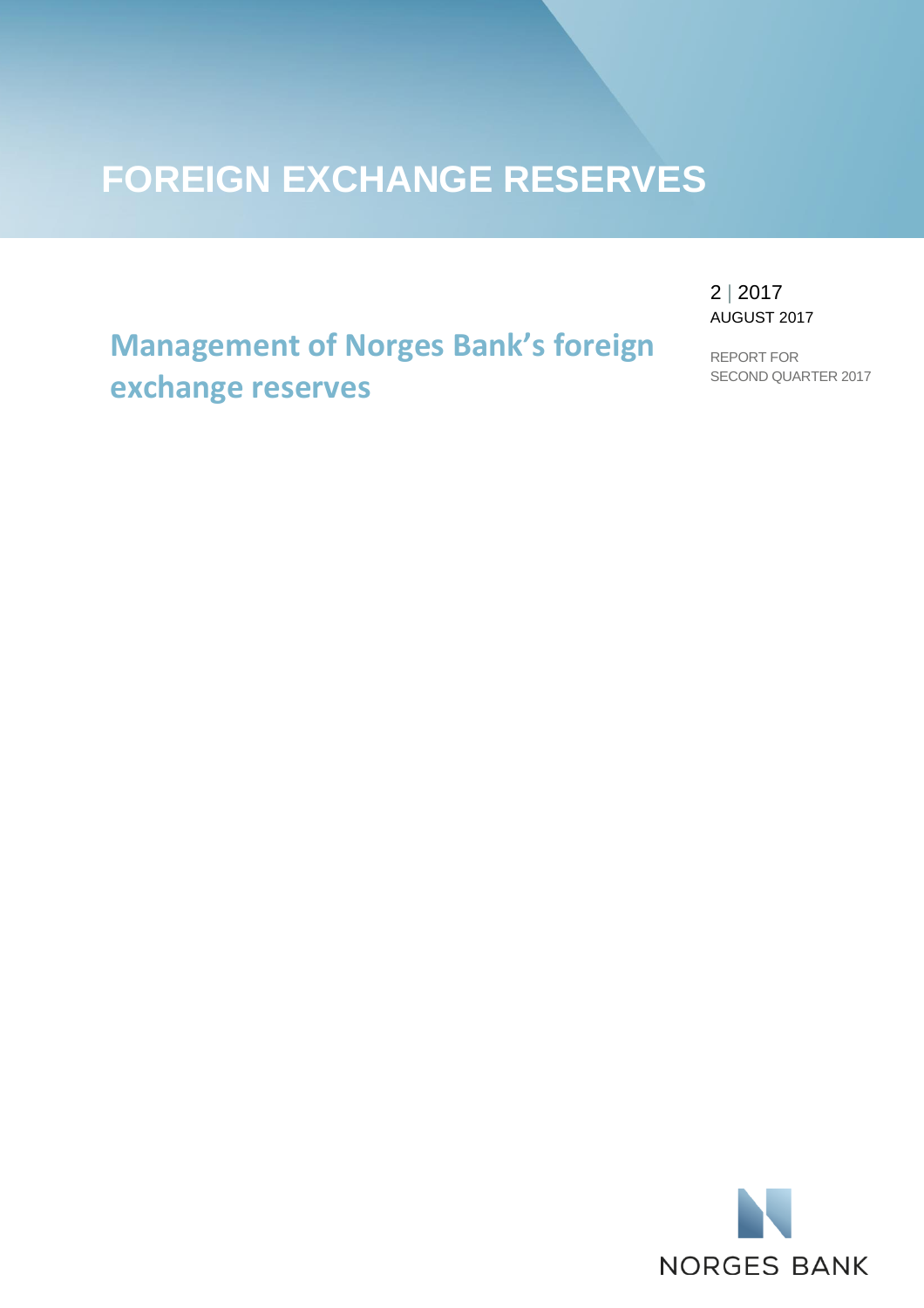## **Contents**

#### NORGES BANK

| <b>QUARTERLY REPORT</b> |  |
|-------------------------|--|
| 2   2017                |  |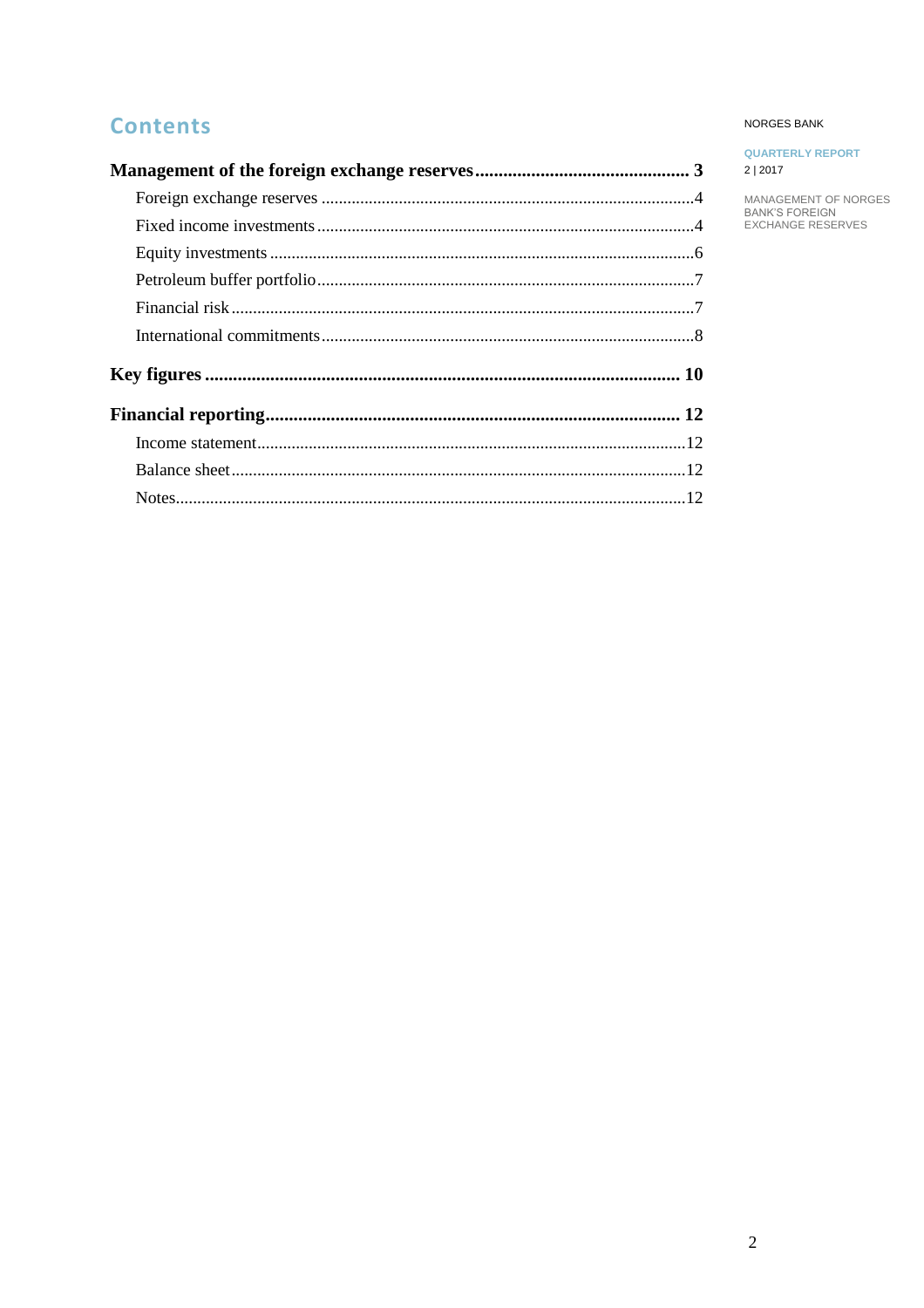## <span id="page-2-0"></span>**Management of the foreign exchange reserves**

Norges Bank's foreign exchange reserves are to be available for use as part of the conduct of monetary policy, with a view to promoting financial stability and to meet Norges Bank's international commitments to the IMF. The reserves are divided into an equity portfolio, a fixed income portfolio and a petroleum buffer portfolio. Norges Bank Investment Management manages the equity portfolio, while the fixed income portfolio and petroleum buffer portfolio are managed by Norges Bank Markets and Banking Services.

The foreign exchange reserves are to be invested so that at least SDR 10bn can be used within a single trading day without having to realise any appreciable losses. The foreign exchange reserves may be invested in cash deposits, money market instruments, bonds, short-term paper and equities listed on a regulated exchange. The fixed income portfolio's benchmark index is a market-weighted index of all sovereign bonds with a residual maturity of between one month and 10 years issued by France, Germany, Japan, the UK and the US. The equity portfolio's benchmark index is a global equity index for mid- and large-cap companies limited to nine currencies. The maximum exposure in the equity portfolio shall be 45% of the total exposure in the equity and fixed income portfolios.

The petroleum buffer portfolio is intended to receive the government's cash flow from petroleum activities and any transfers from the Government Pension Fund Global (GPFG). The purpose of the portfolio is to provide for an appropriate management of the government's need for converting between foreign currency and NOK. The petroleum buffer portfolio is invested in short-term fixed income instruments. No benchmark index has been set for the petroleum buffer portfolio.

## **Main points from 2017 Q2**

- The market value of Norges Bank's foreign exchange reserves was NOK 501.3bn at the end of 2017 Q2, an increase of NOK 6.2bn over the quarter.
- In international currency terms, the return on the foreign exchange reserves, excluding the petroleum buffer portfolio, was 1.2%. The return was 2.8% on equity investments and 0.3% on fixed income investments. In NOK terms, the return on the foreign exchange reserves was 0.7%.
- The size and liquidity of the foreign exchange reserves are regarded as sufficient to meet Norges Bank's commitments. Liquid investments amounted to SDR 26.3bn.

#### NORGES BANK

**QUARTERLY REPORT** 2 | 2017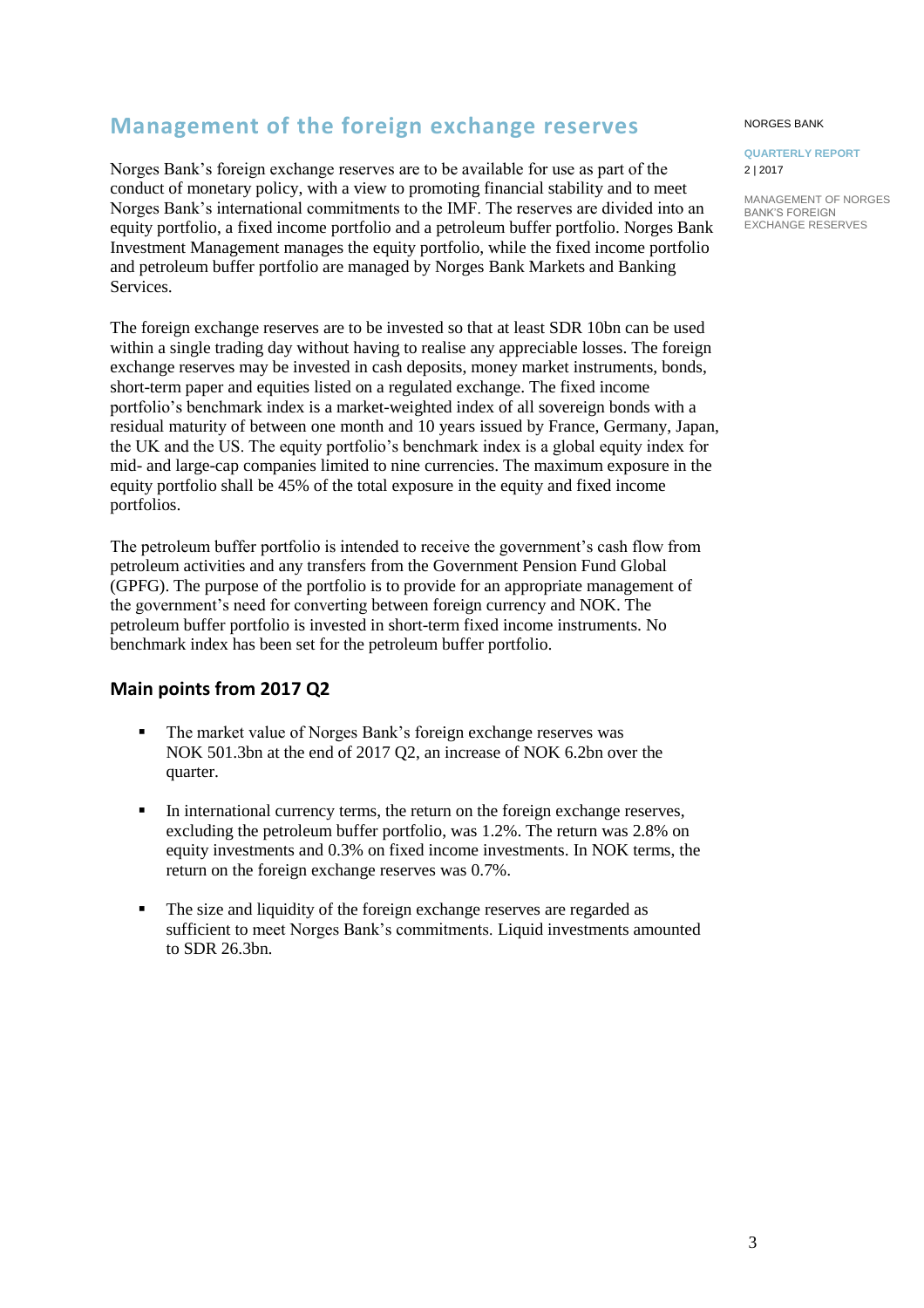## <span id="page-3-0"></span>**Foreign exchange reserves**

The market value of the foreign exchange reserves was NOK 501.3bn at the end of 2017 Q2, comprising NOK 306.7bn in fixed income investments, NOK 169.4bn in equity investments and NOK 25.2bn in the petroleum buffer portfolio. In all, the value of the foreign exchange reserves increased by NOK 6.2bn during the quarter. In international currency terms, the return on the reserves was 1.2%, which contributed approximately NOK 5.6bn. A net inflow added approximately NOK 3.0bn over the quarter. In isolation, the value of the reserves fell by approximately NOK 2.4bn due to a stronger krone.



#### NORGES BANK

#### **QUARTERLY REPORT** 2 | 2017

MANAGEMENT OF NORGES BANK'S FOREIGN EXCHANGE RESERVES

#### *Return in international currency terms*

The return on the foreign exchange reserves is measured primarily in terms of international currency, a weighted composite of the currencies in the portfolios' benchmark indexes. These composites are referred to as the foreign exchange reserves' currency baskets and comprise nine currencies for equity and four currencies for fixed income investments. Unless otherwise specified, the return is measured in international currency terms.

### <span id="page-3-1"></span>**Fixed income investments**

The market value of the fixed income investments at the end of 2017 Q2 was NOK 306.7bn, approximately unchanged since the end of the previous quarter. The return in international currency terms contributed NOK 0.8bn, while a stronger krone pulled down the value in NOK terms by about NOK 0.2bn. The fixed income portfolio showed a net outflow over the quarter of NOK 0.6bn.

The return on fixed income investments was approximately 0.3% over the quarter. In April and May, political uncertainty continued to have an impact on developments in international fixed income markets. French government bond yields fell considerably in the period following the presidential election, while German yields rose on the back of reduced political uncertainty in the euro area. Towards the end of the quarter, the president of the European Central Bank expressed somewhat greater optimism about inflation developments ahead, which resulted in a broad rise in European yields. The return on the euro portfolio was 0.1% in euro terms as a result of the fall in French yields.

US long-term yields fell at the beginning of Q2. This can be attributed to increased geopolitical uncertainty, signs of weaker economic activity and reduced confidence in fiscal policy measures from Washington. Further out in the quarter, these concerns receded somewhat. The Federal Reserve continued its normalisation of monetary policy in Q2, and the policy rate was raised at the June meeting. The Fed has expressed a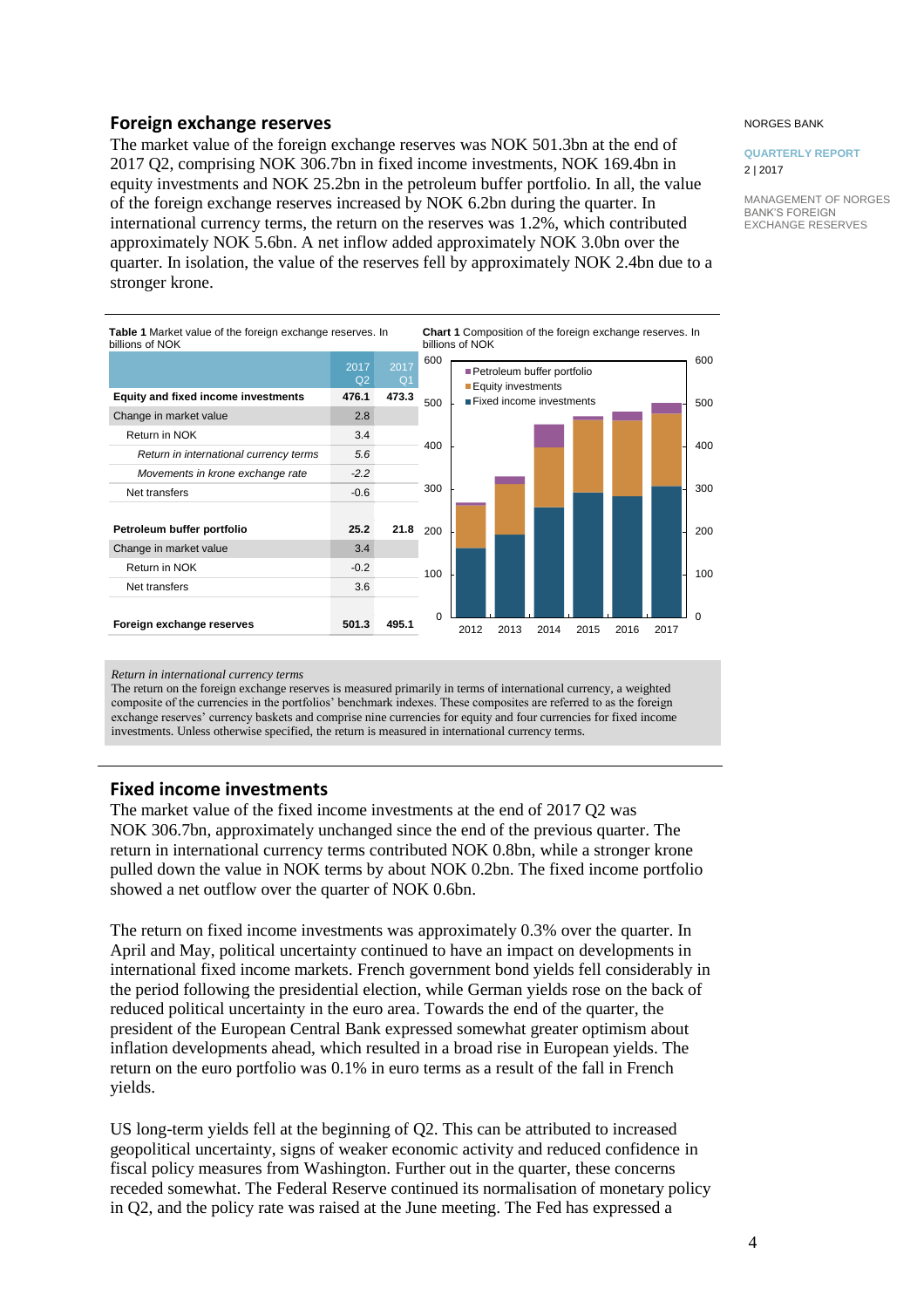positive view of the economic outlook and appears confident in its plan for a gradually less expansionary monetary policy. US short-term yields rose through Q2, while longterm yields had edged down by the end of the quarter, despite being pulled up by developments in Europe towards the end of the quarter. The return on the US dollar portfolio was 0.6% in USD terms, primarily attributable to the fall in long-term yields.

In the UK, government bond yields reflected the uncertainty generated by the effect of the UK's withdrawal from the EU and the parliamentary election in June. Combined with disappointing key figures, this uncertainty led to a fall in UK yields. The Bank of England maintained its monetary policy course at the Monetary Policy Committee (MPC) meeting in May, while at the June meeting, three of the eight MPC members voted to raise the policy rate. The surprising vote and ensuing communication by the members led to a marked rise in UK yields towards the end of the quarter. The absolute return on the sterling portfolio was 0.5% in GBP terms as a result of the rise in yields towards the end of the quarter.

In Japan, the Bank of Japan has continued its accommodative monetary policy and yield curve control strategy, which aims at keeping the 10-year yield at around 0%. The return on the yen portfolio was negative 0.2% measured in JPY terms as a result of a steady rise in yields on bonds with a maturity of less than 10 years.

The return on fixed income investments was approximately in line with the benchmark index in 2017 Q2.

**Table 2** Absolute amounts for fixed income investments at the end of Q2. Market value in billions of NOK

|            | <b>Market</b><br>value | <b>Share</b> | <b>Duration</b> | Yield   |
|------------|------------------------|--------------|-----------------|---------|
| Total      | 306.7                  | 100.00       | 3.55            | 0.80    |
| USD        | 153.6                  | 50.07        | 3.25            | 1.66    |
| <b>EUR</b> | 104.3                  | 34.01        | 3.90            | $-0.19$ |
| GBP        | 24.4                   | 7.95         | 3.39            | 0.55    |
| JPY        | 24.4                   | 7.96         | 4.09            | $-0.14$ |

**Chart 2** Cash flows from fixed income investments. In billions of NOK



**Table 3** Absolute return on fixed income investments

|                                          | 2017<br>Q <sub>2</sub> | 2017<br>so far |
|------------------------------------------|------------------------|----------------|
| Measured in international currency terms |                        |                |
| Return in percent                        | 0.26                   | 0.25           |
| Return in millions of NOK                | 805                    | 740            |
| Measured in NOK                          |                        |                |
| Return in percent                        | 0.20                   | 0.92           |
| Return in millions of NOK                | 625                    | 2.670          |

**Table 4** Relative return on fixed income investments

|                                      | 2017<br>O <sub>2</sub> | 2017<br>so far |
|--------------------------------------|------------------------|----------------|
| Measured in international currency   |                        |                |
| Relative return (percentage points)  | 0.00                   | $-0.01$        |
| Relative return (in millions of NOK) | -3                     | -35            |

*Benchmark index*

The strategic benchmark index for fixed income investments is provided by Bloomberg and is a market-weighted index of all sovereign bonds with a residual maturity of between one month and 10 years issued by France, Germany, Japan, the UK and the US. The currency weighting in the fixed income index is 50% USD, 34% EUR, 8% GBP and 8% JPY. **Chart 3** Absolute return in international currency terms. Fixed income investments. Percent



**Chart 4** Relative return measured in international currency terms. Fixed income investments. Basis points



#### NORGES BANK

#### **QUARTERLY REPORT** 2 | 2017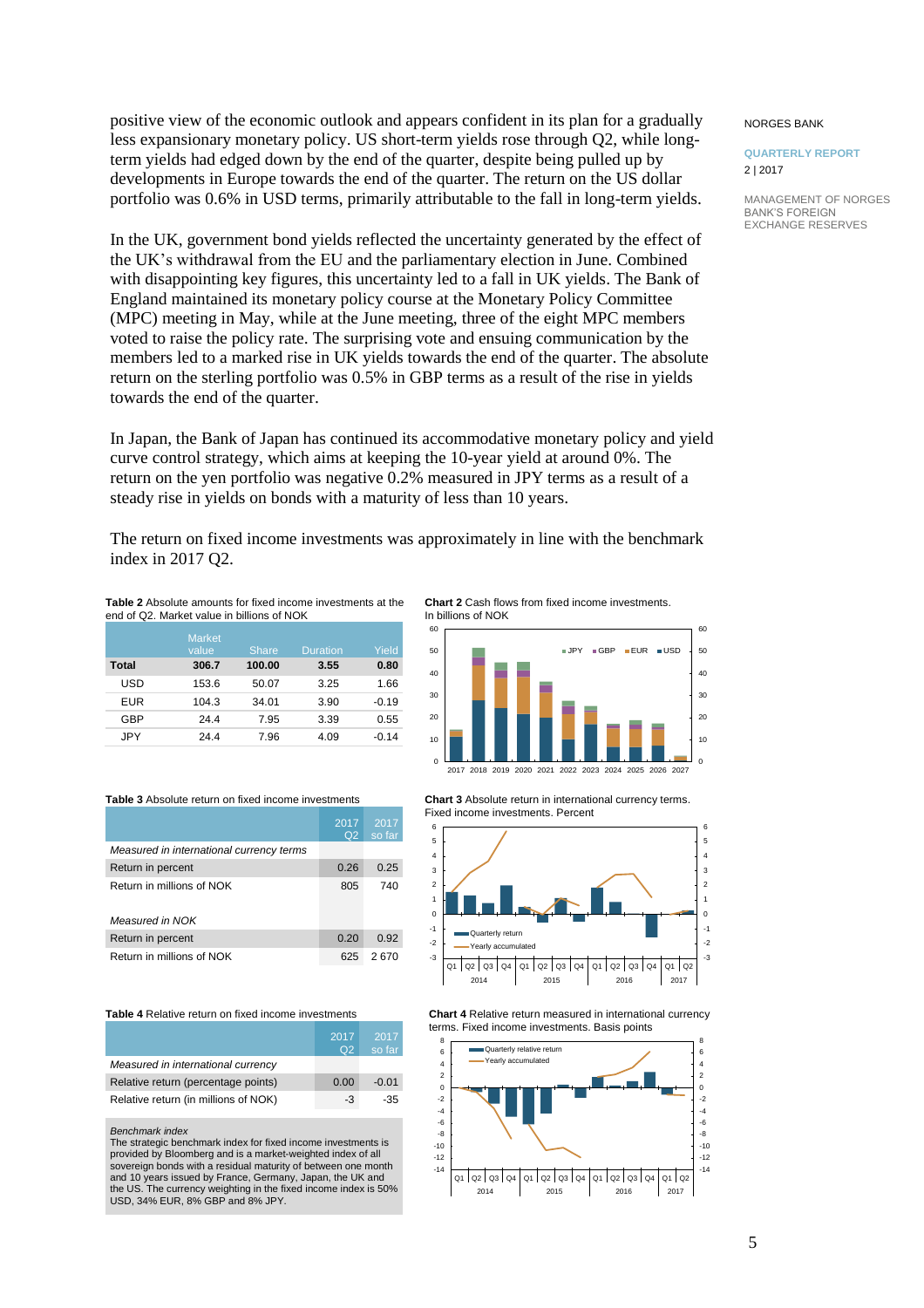## <span id="page-5-0"></span>**Equity investments**

The market value of the equity investments was NOK 169.4bn at the end of 2017 Q2, an increase of NOK 2.8bn over the quarter. The return in international currency terms increased the market value by NOK 4.7bn, while a stronger krone reduced the value of the portfolio by about NOK 2.0bn.

The return on equity investments was 2.8% in 2017 Q2 in international currency terms, driven by continued solid growth in the global economy. A number of key economic figures, particularly for the US economy, were nonetheless weaker than the market had expected.

European equities posted the highest return in Q2 at 6.4%. The return on Asian and North American equity investments was 2.3% and 1.6%, respectively. The healthcare sector posted the highest return at 5.8% and the financial sector earned a return of 3.7%. The oil and gas sector posted the weakest return in Q2 at negative 5.8%.

The portfolio earned an excess return of 4 basis points in 2017 Q2.

| <b>Table 5</b> Equity investments excluding cash funds by<br>industry at end-2017 Q2. Market value in billions of NOK |                       |                       |  |  |
|-----------------------------------------------------------------------------------------------------------------------|-----------------------|-----------------------|--|--|
|                                                                                                                       |                       |                       |  |  |
| Total                                                                                                                 | Market value<br>169.9 | <b>Share</b><br>100.0 |  |  |
| Oil and gas                                                                                                           | 10.5                  | 6.2                   |  |  |
| Basic materials                                                                                                       | 7.3                   | 4.3                   |  |  |
| <b>Industrials</b>                                                                                                    | 21.3                  | 12.5                  |  |  |
| Consumer goods                                                                                                        | 20.6                  | 12.1                  |  |  |
| Health care                                                                                                           | 21.0                  | 12.4                  |  |  |
| Consumer services                                                                                                     | 19.0                  | 11.2                  |  |  |
| Telecommunications                                                                                                    | 5.1                   | 3.0                   |  |  |
| <b>Utilities</b>                                                                                                      | 4.5                   | 2.7                   |  |  |
| <b>Financials</b>                                                                                                     | 38.0                  | 22.3                  |  |  |
| Technology                                                                                                            | 22.7                  | 13.3                  |  |  |

| currency at end-2017 Q2. Market value in billions of NOK |                     |              |  |
|----------------------------------------------------------|---------------------|--------------|--|
|                                                          |                     |              |  |
|                                                          | <b>Market value</b> | <b>Share</b> |  |
| <b>Total</b>                                             | 169.9               | 100.0        |  |
| <b>USD</b>                                               | 101.1               | 59.5         |  |
| <b>EUR</b>                                               | 21.5                | 12.7         |  |
| <b>GBP</b>                                               | 11.4                | 6.7          |  |
| <b>JPY</b>                                               | 16.9                | 9.9          |  |
| CAD                                                      | 5.3                 | 3.1          |  |
| <b>DKK</b>                                               | 1.2                 | 0.7          |  |
| <b>CHF</b>                                               | 5.9                 | 3.5          |  |
| <b>SEK</b>                                               | 2.0                 | 1.2          |  |
| <b>AUD</b>                                               | 4.6                 | 2.7          |  |

**Table 6** Equity investments excluding cash funds by

**Table 7** Absolute return on equity investments

|                                          | 2017<br>Q <sub>2</sub> | 2017<br>so far |
|------------------------------------------|------------------------|----------------|
| Measured in international currency terms |                        |                |
| Return in percent                        | 2.85                   | 8.22           |
| Return in millions of NOK                | 4 7 5 0                | 13783          |
| Measured in NOK terms                    |                        |                |
| Return in percent                        | 1.67                   | 7.77           |
| Return in millions of NOK                | 2 7 7 5                | 13 414         |

Table 8 Relative return on equity investments.

|                                          | 2017<br>O <sub>2</sub> | 2017<br>so far |
|------------------------------------------|------------------------|----------------|
| Measured in international currency terms |                        |                |
| Relative return (percentage points)      | 0.04                   | $-0.02$        |
| Relative return (in millions of NOK)     | 74                     | -38            |

*Benchmark index*

The strategic benchmark index for equity investments is a tax-adjusted version of the FTSE All-World Developed Market Index, limited to euro area countries, the US, the UK, Japan, Canada, Australia, Switzerland, Sweden and Denmark.

8 10 8 10

12

**Chart 5** Absolute return measured in international currency

terms. Equity investments. Percent

12



**Chart 6** Relative return in international currency terms. Equity investments. Basis points



#### NORGES BANK

**QUARTERLY REPORT** 2 | 2017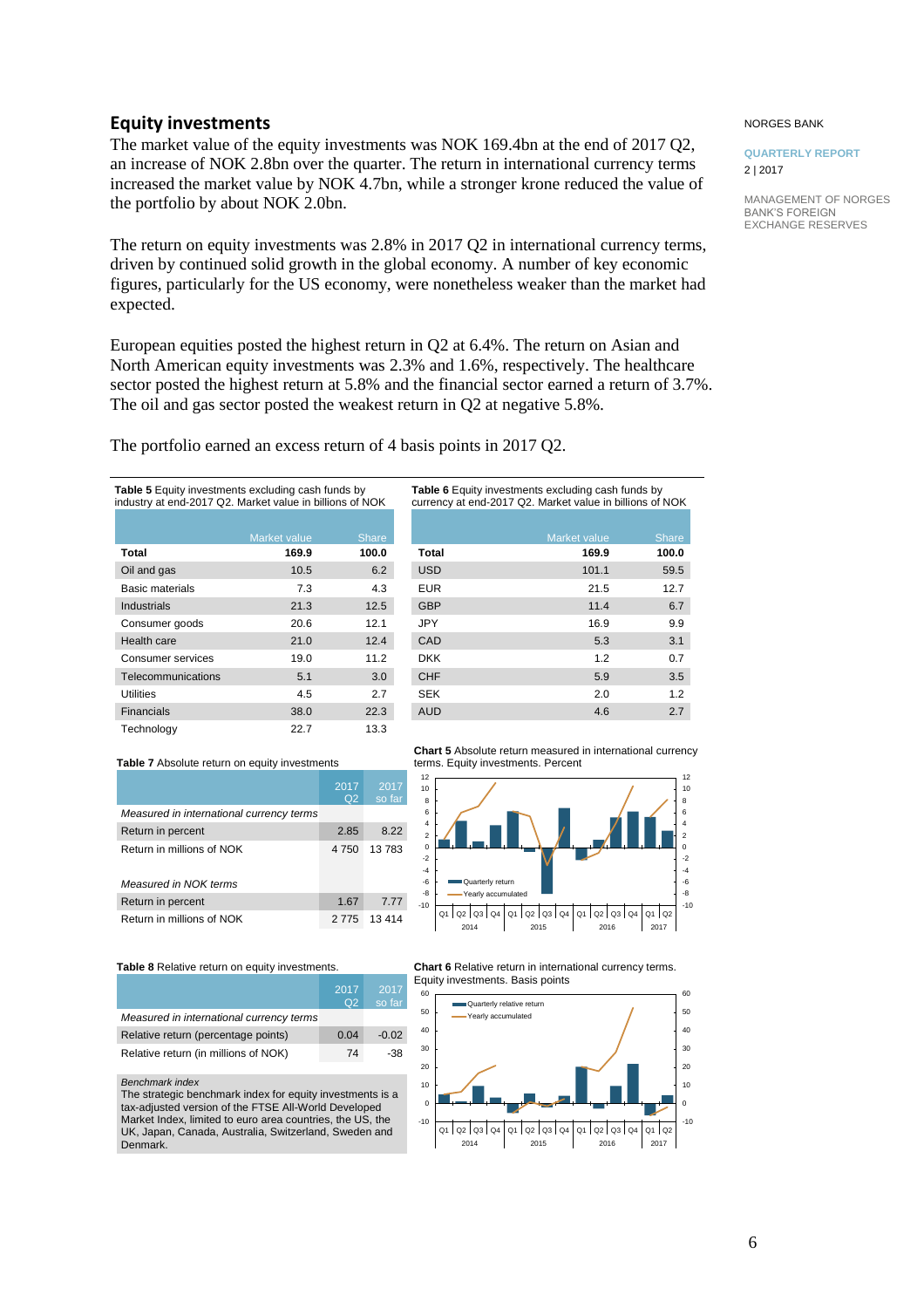## <span id="page-6-0"></span>**Petroleum buffer portfolio**

At the end of 2017 Q2, the market value of the petroleum buffer portfolio was NOK 25.2bn. During the quarter, NOK 16.3bn worth of foreign exchange was transferred from the GPFG. In addition, approximately NOK 35.8bn worth of foreign exchange was purchased from the State's Direct Financial Interest (SDFI). Over the quarter, Norges Bank sold approximately NOK 48.5bn worth of foreign exchange.

## <span id="page-6-1"></span>**Financial risk**

The foreign exchange reserves are invested in foreign currency, while Norges Bank's liabilities are mainly denominated in NOK. This means that movements in the krone exchange rate will have a major impact on Norges Bank's earnings in NOK terms. A stronger krone will reduce the krone value of the foreign exchange reserves, while a weaker krone will increase the krone value. For the purpose of crisis management, however, the krone value of the foreign exchange reserves will be of secondary importance. Excluding changes in the krone value, the financial risk associated with the foreign exchange reserves comprises market, credit and counterparty risk.

The foreign exchange reserves' market risk is determined by the composition of investments and movements in equity prices, interest rates and credit spreads. No single measure can fully capture market risk. In this report, market risk is measured by the standard deviation in the rate of return<sup>1</sup>. This risk measure provides an estimate of how much the value of the portfolio can be expected to change in the course of a year. For equity and fixed income investments, expected absolute volatility at the end of 2017 Q2, excluding exchange rate movements, was 12.8% and 1.3%, respectively. This corresponds to an expected annual fluctuation in value, excluding exchange rate movements, of about NOK 22bn and NOK 4bn.

While absolute volatility provides an indication of how much the foreign exchange reserves are expected to fluctuate in value, relative volatility provides an indication of how much the portfolios can be expected to fluctuate in value compared with the portfolio's benchmark index<sup>2</sup>. At the end of  $Q2$ , expected relative volatility for equity and fixed income investments was 0.09 and 0.08 percentage point, respectively. Expected relative volatility for equity investments decreased from 0.36 percentage point in Q1 because the portfolio had an extraordinary negative cash holding of about NOK 5bn in connection with rebalancing at the end of Q1.

Credit and counterparty risk is defined as the risk of losses if issuers or counterparties default on payment obligations. The credit risk on bond and Treasury bill investments in the foreign exchange reserves is low. The US and German governments are rated AAA, the UK and French governments are rated AA, and the Japanese government is rated A.



<sup>1</sup> Also referred to as absolute volatility.

l

<sup>2</sup> Under the guidelines for equities and fixed income investments issued by the governor, maximum expected relative volatility is set at 0.5 percentage point. Relative volatility of 50 basis points means that the excess return on the portfolio is expected to be within the interval  $\pm 0.5$  percentage point in two out of three years.

#### NORGES BANK

**QUARTERLY REPORT** 2 | 2017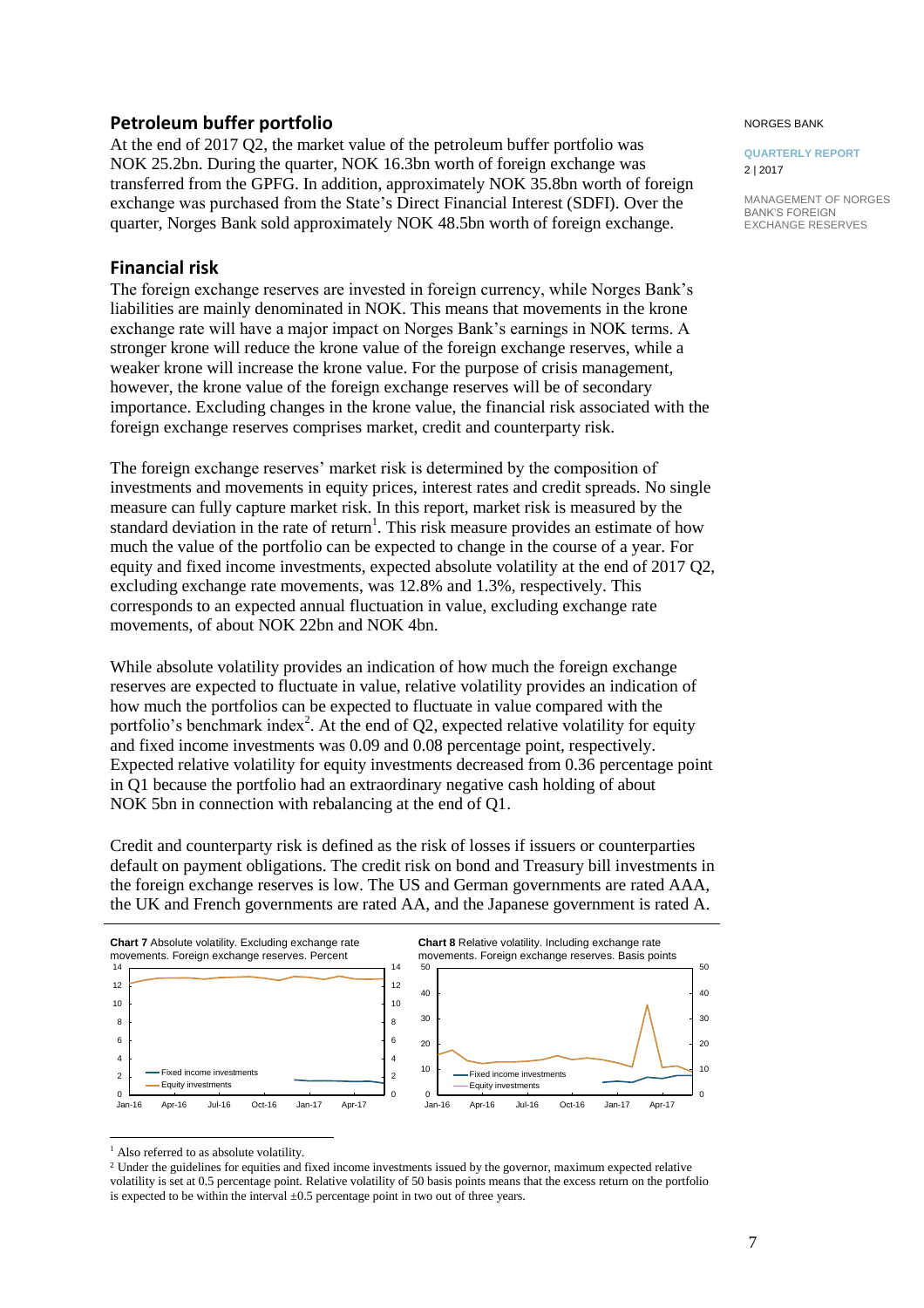## <span id="page-7-0"></span>**International commitments**

Pursuant to the Norges Bank Act, Norges Bank is obliged to meet the commitments ensuing from membership of the IMF. This membership entails a standing commitment to furnish foreign exchange for IMF loans to other member countries. Table 9 summarises amounts related to the IMF recognised in the balance sheet at the end of 2017 Q2. The size and liquidity of the foreign exchange reserves are assessed to be sufficient to meet Norges Bank's international commitments (see page 9).

#### NORGES BANK

#### **QUARTERLY REPORT** 2 | 2017

MANAGEMENT OF NORGES BANK'S FOREIGN EXCHANGE RESERVES

| Table 9 Claims on and liabilities to the International Monetary Fund (IMF) at the end of 2017 Q2. In millions of NOK |  |
|----------------------------------------------------------------------------------------------------------------------|--|
|                                                                                                                      |  |

|                                        |                                           | Recognised in the balance sheet                   |        |                          |                                      |
|----------------------------------------|-------------------------------------------|---------------------------------------------------|--------|--------------------------|--------------------------------------|
|                                        | Loan resource<br>commitments <sup>2</sup> | Drawn on<br>commitments Subscription <sup>3</sup> |        | <b>SDRs</b>              | <b>Total</b><br>amount<br>recognised |
| <b>Financial assets</b>                |                                           |                                                   |        |                          |                                      |
| IMF subscription (quota) <sup>1</sup>  |                                           |                                                   | 43 792 | $\overline{\phantom{a}}$ | 43 792                               |
| Holdings of SDRs                       |                                           |                                                   |        | 16 437                   | 16 437                               |
| Loans to the IMF - NAB                 | 22 918                                    | 3489                                              |        |                          | 3 4 8 9                              |
| Loans to the IMF - Bilateral agreement | 69 917                                    |                                                   |        | $\blacksquare$           |                                      |
| Loans to the IMF - PRGT                | 6992                                      | 3 1 6 1                                           |        |                          | 3 1 6 1                              |
| <b>Claims on the IMF</b>               |                                           | 6650                                              | 43792  | 16 437                   | 66 880                               |
| <b>Financial liabilities</b>           |                                           |                                                   |        |                          |                                      |
| Krone liability to the IMF             |                                           |                                                   | 41 111 |                          | 41 111                               |
| Equivalent value of SDR allocations    |                                           |                                                   |        | 18 2 31                  | 18 231                               |
| <b>Liabilities to the IMF</b>          |                                           |                                                   | 41 111 | 18 231                   | 59 343                               |
|                                        |                                           |                                                   |        |                          |                                      |
| Net positions with the IMF             |                                           | 6650                                              | 2681   | $-1794$                  | 7537                                 |

<sup>1</sup> The IMF allocates quotas to member countries that primarily reflect member countries' relative size in the world economy. The quota provides the basis for determining the member country's voting power in the IMF, the member's financial contribution to the IMF, the amount of financing<br>the member can access in the event of balance of payments problems and the amo

The net subscription is referred to as the reserve tranche position (RTP), comprising Norway's IMF quota less Norway's krone liability to the IMF, ie the net amount at the bottom of the column.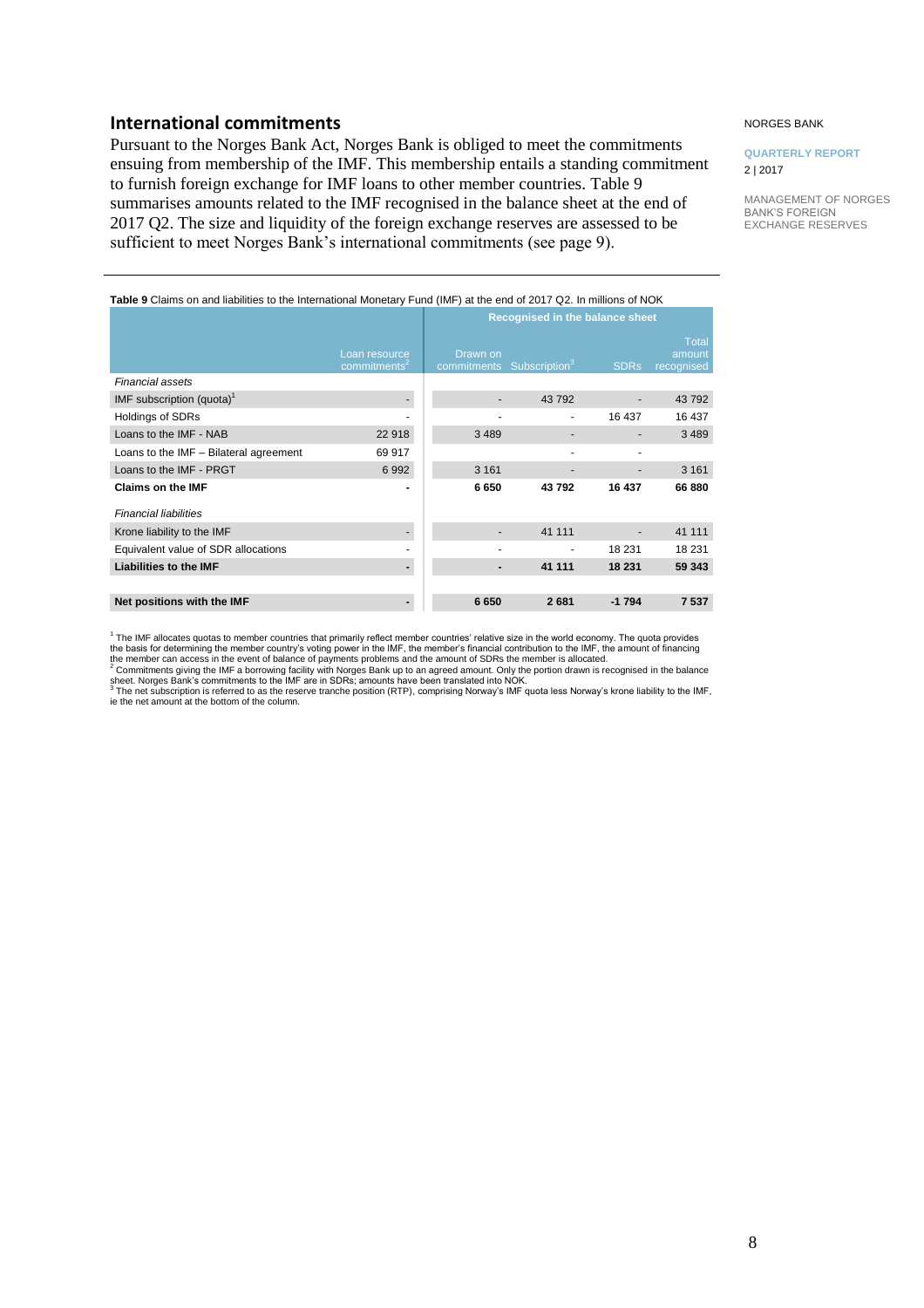#### **Overview – Norges Bank's commitments to the IMF**

#### *Quota*

In 2010, the IMF approved the 14th General Review of Quotas, which entailed a doubling of member countries' IMF quota subscriptions. Payment of Norway's quota increase was made on 17 February 2016, raising Norway's quota to SDR 3 755m<sup>3</sup>. At the end of 2017 Q2, the amount drawn<sup>4</sup> totalled SDR 230m (Chart 9).

#### *NAB*

On the same date Norges Bank paid its quota increase, Norway's loan resource commitments under the NAB<sup>5</sup> were reduced by approximately the same amount. This did not involve any transactions. Norges Bank's commitments under this lending programme were reduced to SDR 1 967m (Chart 10). Total outstanding drawings were SDR 299m at the end of 2017 Q2.

When the IMF has a need for funds, it normally draws on quota commitments and the NAB. Commitments under the quota and NAB are SDR 5 721m. At the end of Q2, the IMF had drawn SDR 529m. A further SDR 5 192m may thus be drawn under these arrangements. Following the quota increase, the NAB plays a more traditional role as support for quota-based financing.

#### *Bilateral agreements*

In 2012, Norges Bank provided the IMF with a borrowing facility under a bilateral borrowing agreement of SDR 6 000m, to be drawn on only in very special circumstances. This agreement expired in November 2016 and was never drawn on. The Ministry of Finance has approved a new agreement between Norges Bank and the IMF on a similar facility. The agreement was signed on 21 April 2017 and applies until the end of 2019, with the possibility of a one-year extension.

#### *PRGT*

In June 2010, the Ministry of Finance and the IMF signed an agreement under which Norway will furnish SDR 300m in loan resources to the IMF's programme for low income countries (PRGT<sup>6</sup>). Norges Bank is the agent for the loan and administers the commitments. This facility is now fully drawn, and under the agreement from 2010, only repayments will now be made. In November 2016, a new borrowing agreement was signed under which Norway will provide the PRGT with an additional SDR 300m. At the end of 2017 Q2, no amounts had been drawn on the new borrowing agreement.

#### *Holdings of SDRs*

The IMF has allocated SDRs to member countries. Member countries may change their SDR holdings by purchasing from or selling to members who have voluntarily agreed to be a counterparty in SDR transactions. In 2009, Norges Bank entered into a new agreement with the IMF on the voluntary purchase and sale of SDRs, as long as holdings remain within 50%-150% of SDR allocations. In 2009, SDR allocations increased from SDR 168m to SDR 1 563m. Thus, if other countries wish to sell SDRs, Norges Bank may have to increase holdings of SDRs to SDR 2 345m. Purchases of SDRs are charged to the foreign exchange reserves. The agreement also gives Norges Bank the right to sell SDRs. At the end of 2017 Q2, holdings of SDRs were SDR 1 409m (Chart 11).

**Chart 9** IMF quota and reserve tranche position. In millions of SDRs



#### NORGES BANK

#### **QUARTERLY REPORT** 2 | 2017

MANAGEMENT OF NORGES BANK'S FOREIGN EXCHANGE RESERVES





**Chart 11** Holdings of SDRs and SDR allocations. In millions of SDRs



<sup>&</sup>lt;sup>3</sup><br>Special Drawing Right (SDR). The SDR is an instrument the IMF can use to allocate international liquidity. The value of the SDR is based on a basket of five currencies: USD (42%), EUR (31%), JPY (8%), GBP (8%) and CNY (11%). At 30 June 2017, SDR 1 = NOK 11.65.

<sup>4</sup> The amount drawn is equal to Norway's reserve position in the IMF.

<sup>5</sup> New Arrangements to Borrow (NAB).

<sup>6</sup> Poverty Reduction and Growth Trust (PRGT).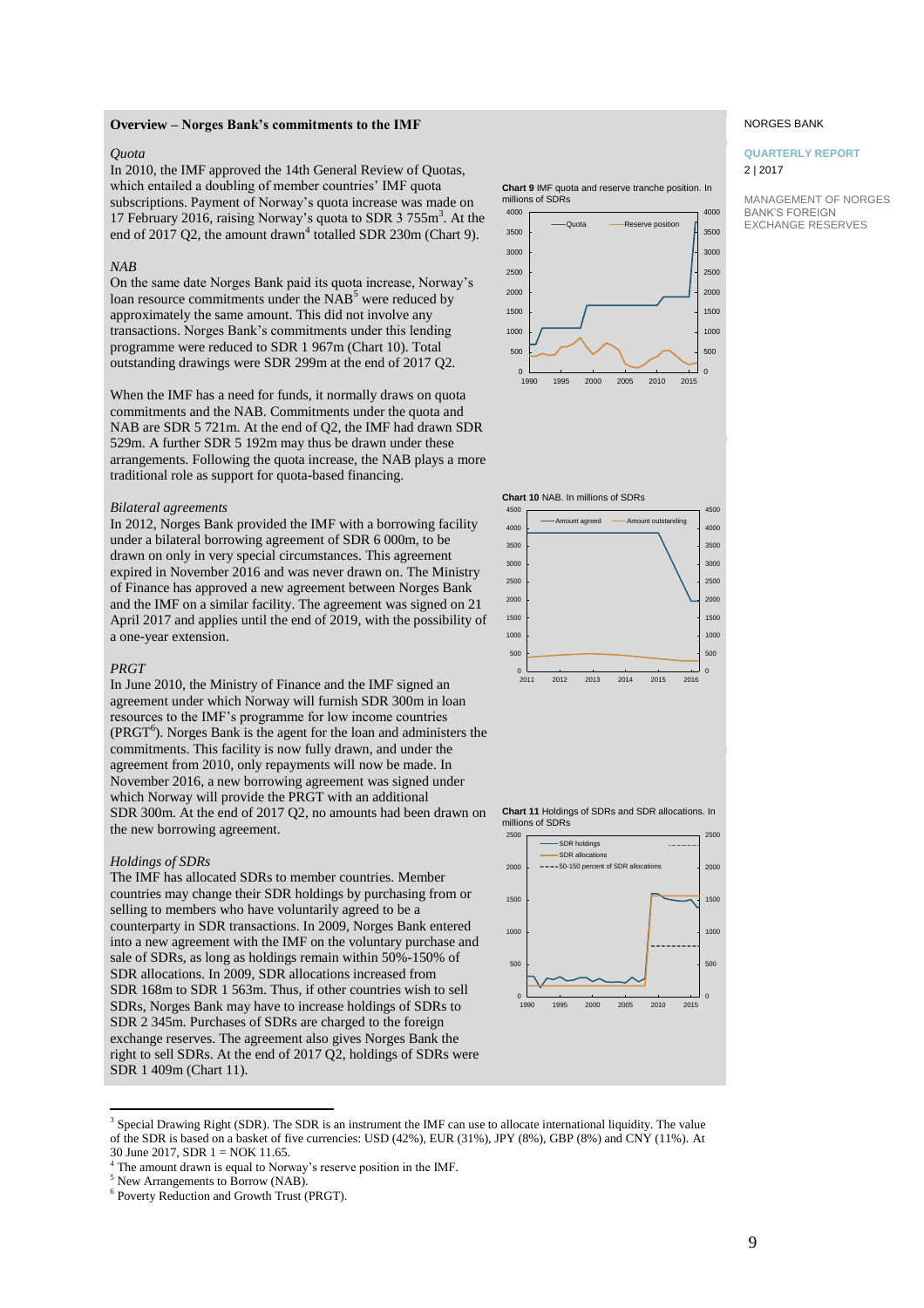## <span id="page-9-0"></span>**Key figures**

**Table 10** Market value of the foreign exchange reserves. In billions of NOK

|                                                     | 2017<br>Q <sub>2</sub> | 2017<br>Q <sub>1</sub> | 2016<br>Q <sub>4</sub> | 2016<br>Q3 | 2016<br>Q2 |
|-----------------------------------------------------|------------------------|------------------------|------------------------|------------|------------|
| Market value of fixed income and equity investments | 476.1                  | 473.3                  | 460.2                  | 437.3      | 448.4      |
| Change in market value                              | 2.8                    | 13.1                   | 22.9                   | $-11.1$    | 7.7        |
| Return in NOK                                       | 3.4                    | 12.7                   | 23.7                   | $-11.2$    | 7.7        |
| Return in international currency                    | 5.6                    | 9.0                    | 5.7                    | 8.4        | 4.4        |
| Change due to movements in the krone exchange       | $-2.2$                 | 3.7                    | 17.9                   | $-19.6$    | 3.3        |
| Net transfers                                       | $-0.6$                 | 0.4                    | $-0.7$                 | 0.1        | 0.1        |
| Market value of the petroleum buffer portfolio      | 25.2                   | 21.8                   | 20.7                   | 14.1       | 18.2       |
| Change in market value                              | 3.4                    | 1.1                    | 6.6                    | $-4.1$     | $-2.4$     |
| Return in NOK                                       | $-0.2$                 | 0.1                    | 0.2                    | $-0.4$     | $-0.3$     |
| <b>Net transfers</b>                                | 3.6                    | 1.0                    | 6.4                    | $-3.7$     | $-2.1$     |
| Foreign exchange purchases from the SDFI            | 35.8                   | 39.1                   | 28.9                   | 26.2       | 29.7       |
| Foreign exchange purchases in the market            | $-48.5$                | $-61.6$                | $-49.5$                | $-59.4$    | $-55.8$    |
| Transfers from the GPFG                             | 16.3                   | 23.4                   | 27.0                   | 29.5       | 24.0       |
| Market value of the foreign exchange reserves       | 501.3                  | 495.1                  | 480.9                  | 451.4      | 466.6      |

#### NORGES BANK

#### **QUARTERLY REPORT** 2 | 2017

MANAGEMENT OF NORGES BANK'S FOREIGN EXCHANGE RESERVES

**Table 11** Return on the foreign exchange reserves in international currency terms. Percent

|                                                        | 2017<br>Q <sub>2</sub> | 2017<br>Q <sub>1</sub> | 2016<br>Q <sub>4</sub> | 2016<br>Q <sub>3</sub> | 2016<br>Q2 |
|--------------------------------------------------------|------------------------|------------------------|------------------------|------------------------|------------|
|                                                        |                        |                        |                        |                        |            |
| Return on fixed income investments                     | 0.26                   | $-0.01$                | $-1.57$                | 0.07                   | 0.85       |
| Return on equity investments                           | 2.85                   | 5.22                   | 6.16                   | 5.14                   | 1.28       |
| Return on the foreign exchange reserves*               | 1.17                   | 2.00                   | 1.26                   | 1.87                   | 1.01       |
|                                                        |                        |                        |                        |                        |            |
| Return on benchmark index for fixed income investments | 0.26                   | 0.00                   | $-1.60$                | 0.05                   | 0.85       |
| Return on benchmark index for equity investments       | 2.81                   | 5.29                   | 5.94                   | 5.04                   | 1.31       |
|                                                        |                        |                        |                        |                        |            |
| Relative return on fixed income investments            | 0.00                   | $-0.01$                | 0.03                   | 0.01                   | 0.00       |
| Relative return on equity investments                  | 0.04                   | $-0.06$                | 0.22                   | 0.10                   | $-0.03$    |
| * Excluding petroleum buffer portfolio.                |                        |                        |                        |                        |            |

**Table 12** Return on the foreign exchange reserves in NOK. Percent

|                                                        | 2017<br>Q <sub>2</sub> | 2017<br>Q <sub>1</sub> | 2016<br>Q <sub>4</sub> | 2016<br>Q <sub>3</sub> | 2016<br>Q2 |
|--------------------------------------------------------|------------------------|------------------------|------------------------|------------------------|------------|
|                                                        |                        |                        |                        |                        |            |
| Return on fixed income investments                     | 0.20                   | 0.72                   | 2.54                   | $-4.23$                | 1.57       |
| Return on equity investments                           | 1.67                   | 6.00                   | 10.35                  | 0.61                   | 2.03       |
| Return on the foreign exchange reserves*               | 0.72                   | 2.75                   | 5.41                   | $-2.50$                | 1.74       |
|                                                        |                        |                        |                        |                        |            |
| Return on benchmark index for fixed income investments | 0.20                   | 0.73                   | 2.51                   | $-4.24$                | 1.57       |
| Return on benchmark index for equity investments       | 1.62                   | 6.07                   | 10.13                  | 0.52                   | 2.06       |
|                                                        |                        |                        |                        |                        |            |
| Relative return on fixed income investments            | 0.00                   | $-0.01$                | 0.03                   | 0.01                   | 0.00       |
| Relative return on equity investments                  | 0.04                   | $-0.07$                | 0.23                   | 0.09                   | $-0.03$    |
| * Excluding petroleum buffer portfolio.                |                        |                        |                        |                        |            |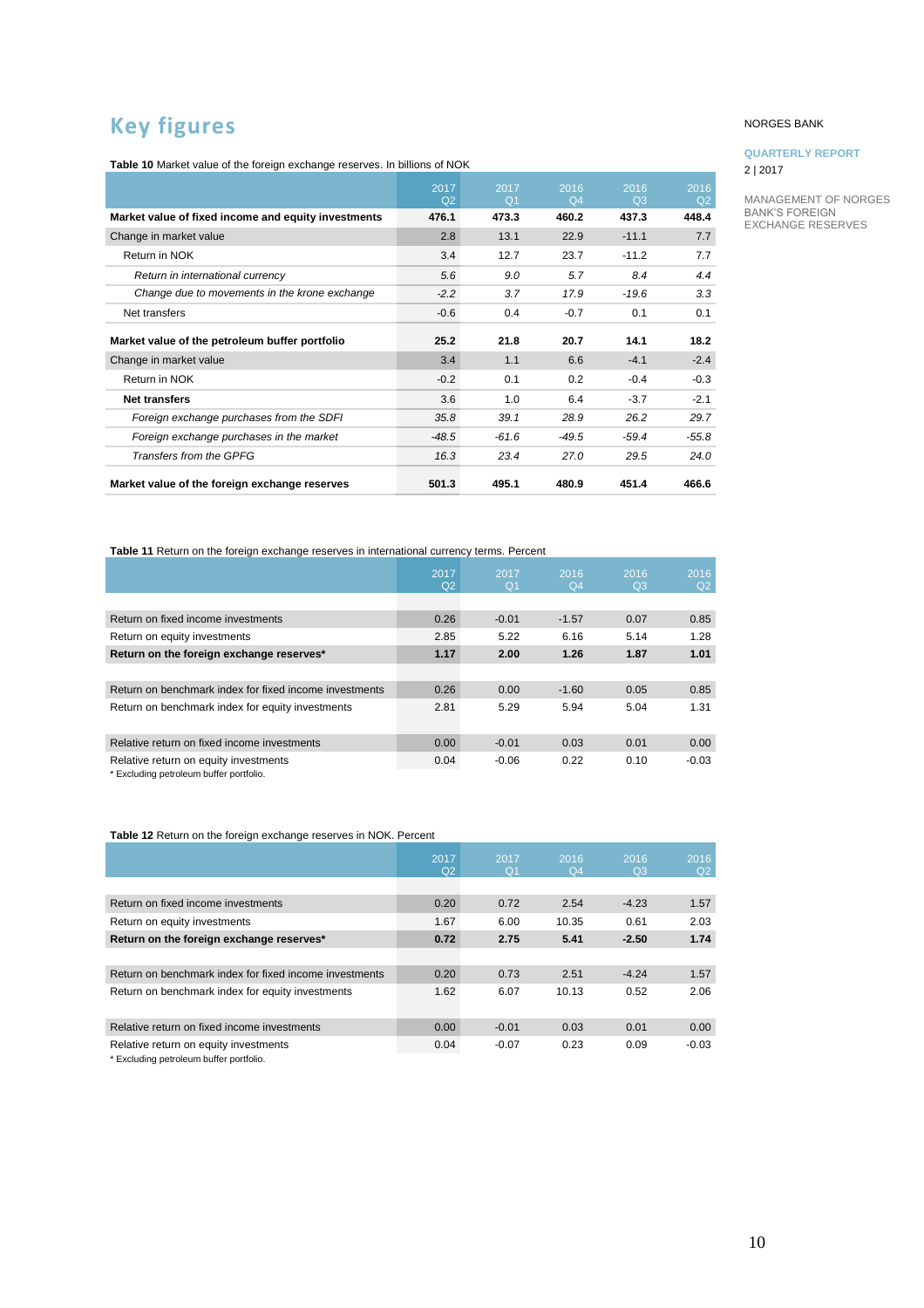**Table 13** Key figures at the end of 2017 Q2. In international currency terms. Annualised.

|                                                               | Past year | Past 3 years | Past 5 years | Past 10 years |
|---------------------------------------------------------------|-----------|--------------|--------------|---------------|
|                                                               |           |              |              |               |
| Return on the foreign exchange reserves (percent)             | 6.45      | 4.33         | 6.25         | 4.59          |
| Fixed income investments:                                     |           |              |              |               |
| Return on fixed income investments (percent)                  | $-1.27$   | 1.60         | 1.70         | 3.92          |
| Return on benchmark index (percent)                           | $-1.29$   | 1.65         | 1.65         | 3.67          |
| Relative return (percentage points)                           | 0.03      | $-0.05$      | 0.05         | 0.25          |
|                                                               |           |              |              |               |
| Realised absolute volatility (percent) <sup>1</sup>           | 1.54      | 1.96         | 2.03         | 3.36          |
| Realised relative volatility (percentage points) <sup>1</sup> | 0.04      | 0.05         | 0.10         | 1.58          |
| Information rate $(\text{IR})^2$                              | 0.73      | $-0.90$      | 0.46         | 0.16          |
| Equity investments:                                           |           |              |              |               |
| Return on equity investments (percent)                        | 20.79     | 9.08         | 14.19        | 5.41          |
| Return on benchmark index (percent)                           | 20.45     | 8.86         | 13.91        | 5.32          |
| Relative return (percentage points)                           | 0.34      | 0.22         | 0.28         | 0.09          |
|                                                               |           |              |              |               |
| Realised absolute volatility (percent) <sup>1</sup>           | 5.09      | 10.16        | 9.18         | 14.90         |
| Realised relative volatility (percentage points) <sup>1</sup> | 0.14      | 0.15         | 0.16         | 0.40          |
| Information rate $(\text{IR})^2$                              | 2.36      | 1.43         | 1.69         | 0.22          |

#### NORGES BANK

#### **QUARTERLY REPORT** 2 | 2017

MANAGEMENT OF NORGES BANK'S FOREIGN EXCHANGE RESERVES

<sup>1</sup> Realised volatility is a measure of the fluctuation in monthly return values, expressed here by the annualised empirical standard deviation.<br>Absolute/relative volatility expresses risk related to absolute/relative retu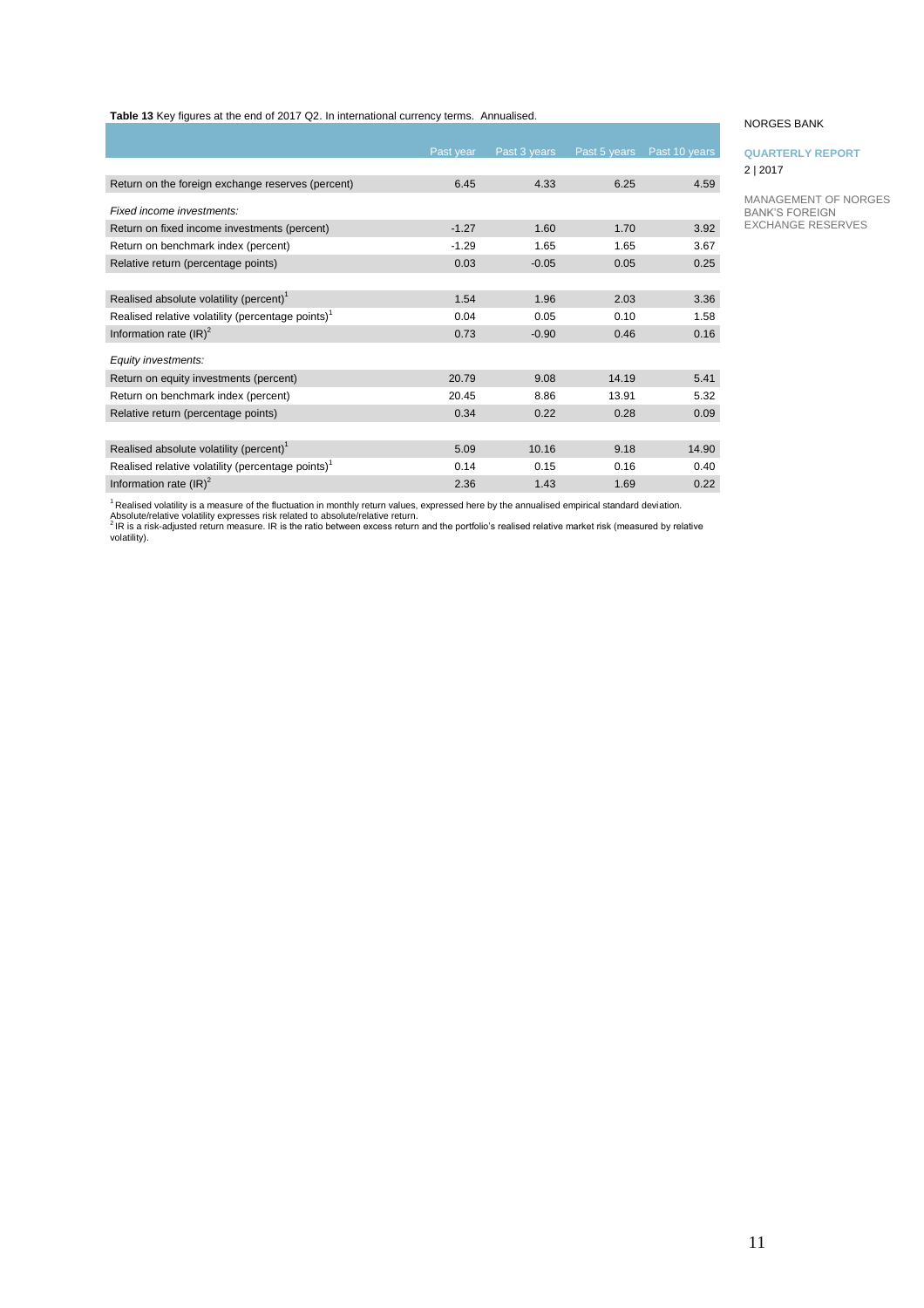## <span id="page-11-0"></span>**Financial reporting**

### <span id="page-11-1"></span>**Income statement**

| <b>Amounts in NOK millions</b>                                                        | 2017 Q2 | 2017 Q1 | Full year<br>2017 | Full year<br>2016 |
|---------------------------------------------------------------------------------------|---------|---------|-------------------|-------------------|
| NET INCOME/EXPENSE FROM FINANCIAL INSTRUMENTS                                         |         |         |                   |                   |
| Net income/expenses from:                                                             |         |         |                   |                   |
| Equities and units                                                                    | 4 0 28  | 9445    | 13 473            | 14 705            |
| <b>Bonds</b>                                                                          | 992     | 18      | 1 0 1 0           | 3868              |
| <b>Financial derivatives</b>                                                          | $-47$   | $-23$   | $-70$             | 18                |
| Secured lending                                                                       | 57      | 27      | 84                | 120               |
| Interest income/expense from deposits and short-term borrowing                        | 2       | $-1$    | 1                 | $-2$              |
| Tax expenses                                                                          | $-36$   | $-24$   | $-60$             | $-76$             |
| Other financial income/expenses                                                       | $-4$    |         | $-4$              | 5                 |
| Net income/expense from financial instruments<br>before foreign exchange gains/losses | 4992    | 9442    | 14 4 34           | 18 638            |
| Foreign exchange gains/losses                                                         | $-1761$ | 3 3 1 9 | 1 5 5 8           | $-19854$          |
| Net income/expense from financial instruments                                         | 3 2 3 1 | 12761   | 15 992            | $-1216$           |

### <span id="page-11-2"></span>**Balance sheet**

| Amounts in NOK millions            | 30 Jun. 2017   | 31 Mar. 2017 |
|------------------------------------|----------------|--------------|
| <b>FINANCIAL ASSETS</b>            |                |              |
| Deposits in banks                  | 8 4 8 9        | 1694         |
| Secured lending                    | 43 417         | 37 074       |
| Unsettled trades                   | 288            | 35 895       |
| Equities and units                 | 162 203        | 156 428      |
| <b>Equities lent</b>               | 7873           | 15 850       |
| <b>Bonds</b>                       | 298 658        | 292 627      |
| <b>Financial derivatives</b>       | $\overline{7}$ | 21           |
| Other financial assets             | 343            | 3999         |
| <b>Total financial assets</b>      | 521 278        | 543 588      |
|                                    |                |              |
| <b>FINANCIAL LIABILITIES</b>       |                |              |
| Secured borrowing                  | 419            | 730          |
| Unsettled trades                   | 17824          | 46 931       |
| <b>Financial derivatives</b>       | 1              | 3            |
| Other financial liabilities        | 881            |              |
| <b>Total financial liabilities</b> | 19 125         | 47 664       |
| Net foreign exchange reserves      | 502 153        | 495 924      |

### <span id="page-11-3"></span>**Notes**

**Note 1** Accounting policies, significant estimates and critical accounting judgements

These financial statements and notes pertain solely to Norges Bank's foreign exchange reserves at 30 June 2017. Pursuant to Section 30, second paragraph, of the Norges Bank Act, the financial statements of Norges Bank have been prepared in accordance with the Accounting Act and the Regulation concerning annual financial reporting for Norges Bank, which has been laid down by the Ministry of Finance. The regulation requires that Norges Bank's financial statements are

#### NORGES BANK

#### **QUARTERLY REPORT** 2 | 2017